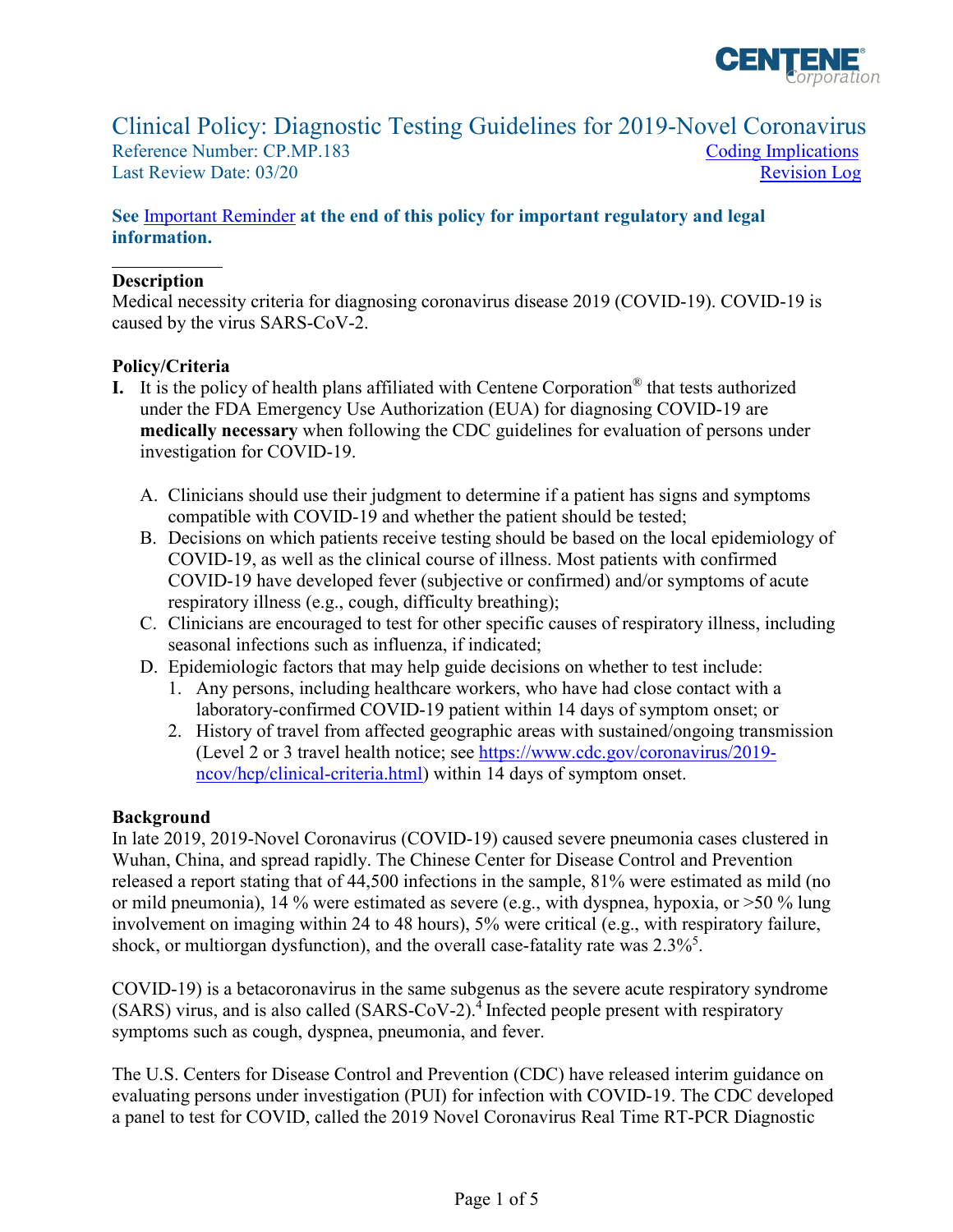

### **CLINICAL POLICY Diagnostic Testing Guidelines for 2019-Novel Coronavirus**

Test Panel. The panel received emergency use authorization by the FDA and is being distributed to public health and clinical laboratories.

 [investigation \(PUI\)](https://www.cdc.gov/coronavirus/2019-ncov/hcp/clinical-criteria.html) for COVID-19. Clinical specimens should be collected from PUIs for routine testing of respiratory pathogens at either clinical or public health labs. The CDC states that providers with patients suspected of COVID-19 infections should contact local public health departments to determine if the patient meets the [criteria for a person under](https://www.cdc.gov/coronavirus/2019-ncov/hcp/clinical-criteria.html) 

#### <span id="page-1-0"></span>**Coding Implications**

 2019, American Medical Association. All rights reserved. CPT codes and CPT descriptions are included for informational purposes only. Codes referenced in this clinical policy are for Providers should reference the most up-to-date sources of professional coding guidance prior to This clinical policy references Current Procedural Terminology (CPT®). CPT® is a registered trademark of the American Medical Association. All CPT codes and descriptions are copyrighted from the current manuals and those included herein are not intended to be all-inclusive and are informational purposes only. Inclusion or exclusion of any codes does not guarantee coverage. the submission of claims for reimbursement of covered services.

| $CPT^{\circledR}$ | <b>Description</b> |
|-------------------|--------------------|
| Codes             |                    |
| N/A               |                    |

| <b>HCPCS</b><br><b>Codes</b> | <b>Description</b>                                                      |
|------------------------------|-------------------------------------------------------------------------|
| U0001                        | (Effective 4/1/2020) 2019 Novel Coronavirus Real Time RT-PCR Diagnostic |
|                              | <b>Test Panel</b>                                                       |
| U0002                        | (Effective 4/1/2020) Non-CDC laboratory tests for SARS-CoV-2/2019-nCoV  |
|                              | $(COVID-19)$                                                            |

### **ICD-10-CM Diagnosis Codes that Support Coverage Criteria**

+ Indicates a code requiring an additional character

| <b>ICD 10 CM</b> | <b>Description</b>                                                   |
|------------------|----------------------------------------------------------------------|
| Code             |                                                                      |
| B97.29           | Other coronavirus                                                    |
| J12.89           | Other viral pneumonia                                                |
| J20.8            | Acute bronchitis due to other specified organisms                    |
| J22              | Unspecified acute lower respiratory infection                        |
| J40              | <b>Bronchitis</b>                                                    |
| <b>J80</b>       | Acute respiratory distress syndrome                                  |
| Z03.818          | Encounter for observation for suspected exposure to other biological |
|                  | agents ruled out                                                     |
| Z20.828          | Contact with and (suspected) exposure to other viral communicable    |
|                  | diseases                                                             |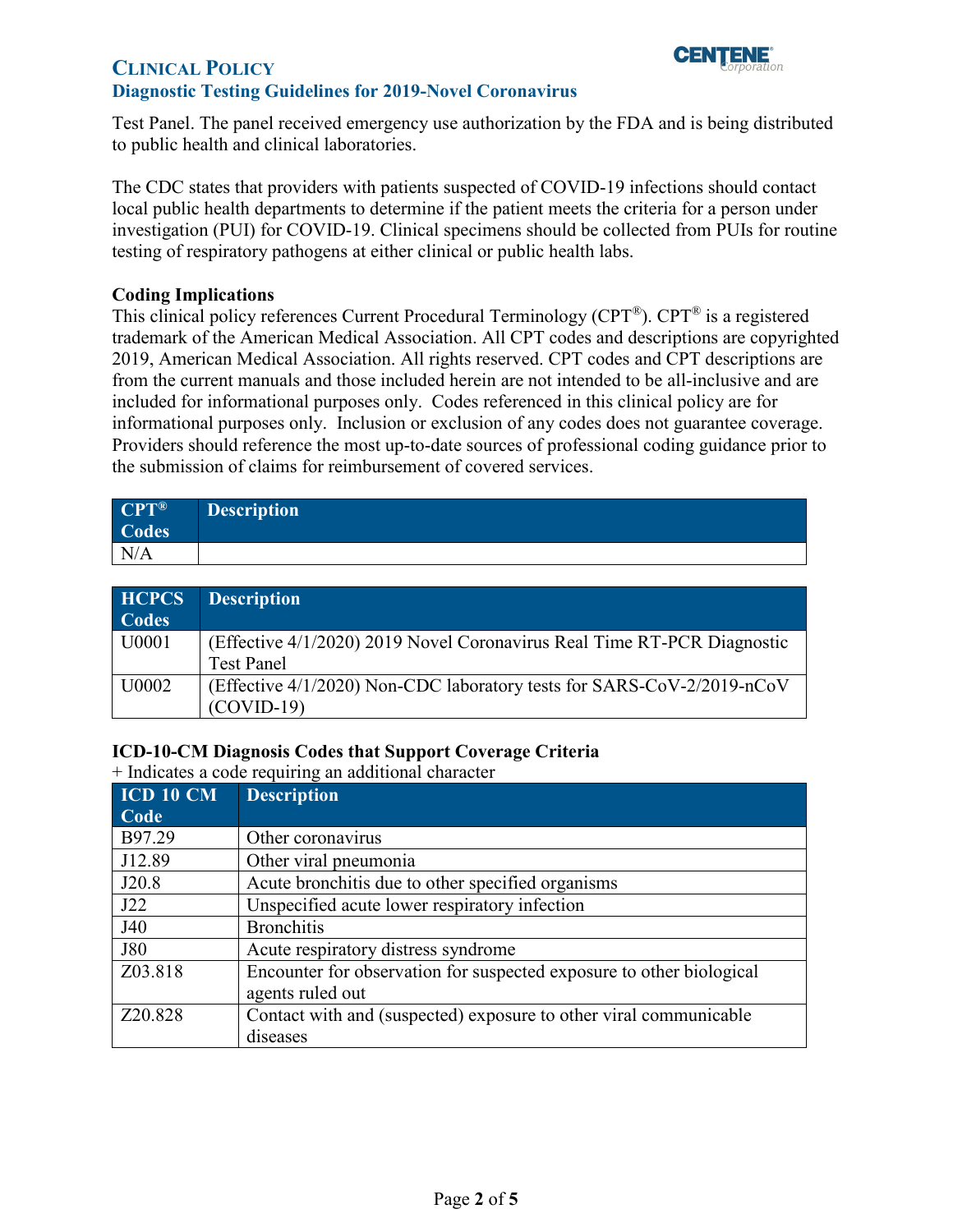## **Diagnostic Testing Guidelines for 2019-Novel Coronavirus**



<span id="page-2-0"></span>

| <b>Reviews, Revisions, and Approvals</b>                                                                                                                                      | Date  | <b>Approval</b><br><b>Date</b> |
|-------------------------------------------------------------------------------------------------------------------------------------------------------------------------------|-------|--------------------------------|
| Policy developed                                                                                                                                                              | 02/20 | 03/20                          |
| Modified medical necessity statement to state that testing following CDC<br>guidelines is medically necessary. Changed criteria to reflect CDC<br>guidelines as of $3/4/20$ . | 03/20 | 03/20                          |

#### **References**

- Evaluating and Reporting Persons Under Investigation (PUI). [Centers](file://centene.com/users/STL/SFLUCHEL/SCF%20Policy/Annual%20Review/3.March%202020/Centers) for Disease Control 1. Centers for Disease Control and Prevention (CDC). Coronavirus Disease 2019 (COVID-19): and Prevention. Updated Mar. 4, 2020. Accessed Mar. 5, 2020. [https://www.cdc.gov/coronavirus/2019-ncov/hcp/clinical-criteria.html.](https://www.cdc.gov/coronavirus/2019-ncov/hcp/clinical-criteria.html)
- 2. Centers for Medicare and Medicaid Services (CMS). Public Health News Alert: CMS Develops New Code for Coronavirus Lab Test. CMS.gov. Feb. 13, 2020. [https://www.cms.gov/newsroom/press-releases/public-health-news-alert-cms-develops-new](https://www.cms.gov/newsroom/press-releases/public-health-news-alert-cms-develops-new-code-coronavirus-lab-test)[code-coronavirus-lab-test.](https://www.cms.gov/newsroom/press-releases/public-health-news-alert-cms-develops-new-code-coronavirus-lab-test)
- 3. CDC. ICD-10-CM Official Coding Guidelines Supplement Coding encounters related to COVID-19 Coronavirus Outbreak. [Centers](file://centene.com/users/STL/SFLUCHEL/SCF%20Policy/Annual%20Review/3.March%202020/Centers) for Disease Control and Prevention**.** Effective Feb. 20, 2020. Accessed Feb. 27, 2020. [https://www.cdc.gov/nchs/data/icd/ICD-10-CM-](https://www.cdc.gov/nchs/data/icd/ICD-10-CM-Official-Coding-Gudance-Interim-Advice-coronavirus-feb-20-2020.pdf)[Official-Coding-Gudance-Interim-Advice-coronavirus-feb-20-2020.pdf](https://www.cdc.gov/nchs/data/icd/ICD-10-CM-Official-Coding-Gudance-Interim-Advice-coronavirus-feb-20-2020.pdf)
- 4. McIntosh, K. Coronavirus disease 2019 (COVID-19). UpToDate. Hirsch MS, Bloom A (Eds.). Accessed Mar. 5, 2020.
- [5. Wu Z, McGoogan JM. Characteristics of and Important Lessons From the Coronavirus](https://www.uptodate.com/contents/coronavirus-disease-2019-covid-19/abstract/34)  Disease 2019 (COVID-[19\) Outbreak in China: Summary of a Report of 72](https://www.uptodate.com/contents/coronavirus-disease-2019-covid-19/abstract/34) 314 Cases From [the Chinese Center for Disease Control and Prevention. JAMA 2020.](https://www.uptodate.com/contents/coronavirus-disease-2019-covid-19/abstract/34)
- 6. CDC. Interim Guidelines for Collecting, Handling, and Testing Clinical Specimens from Persons Under Investigation (PUIs) for Coronavirus Disease 2019 (COVID-19). [Centers](file://centene.com/users/STL/SFLUCHEL/SCF%20Policy/Annual%20Review/3.March%202020/Centers) for Disease Control and Prevention. Updated Feb. 14, 2020. Accessed Mar. 5, 2020. <https://www.cdc.gov/coronavirus/2019-nCoV/lab/guidelines-clinical-specimens.html>

### <span id="page-2-1"></span>**Important Reminder**

This clinical policy has been developed by appropriately experienced and licensed health care professionals based on a review and consideration of currently available generally accepted standards of medical practice; peer-reviewed medical literature; government agency/program approval status; evidence-based guidelines and positions of leading national health professional organizations; views of physicians practicing in relevant clinical areas affected by this clinical policy; and other available clinical information. The Health Plan makes no representations and accepts no liability with respect to the content of any external information used or relied upon in developing this clinical policy. This clinical policy is consistent with standards of medical practice current at the time that this clinical policy was approved. "Health Plan" means a health plan that has adopted this clinical policy and that is operated or administered, in whole or in part, by Centene Management Company, LLC, or any of such health plan's affiliates, as applicable.

The purpose of this clinical policy is to provide a guide to medical necessity, which is a component of the guidelines used to assist in making coverage decisions and administering benefits. It does not constitute a contract or guarantee regarding payment or results. Coverage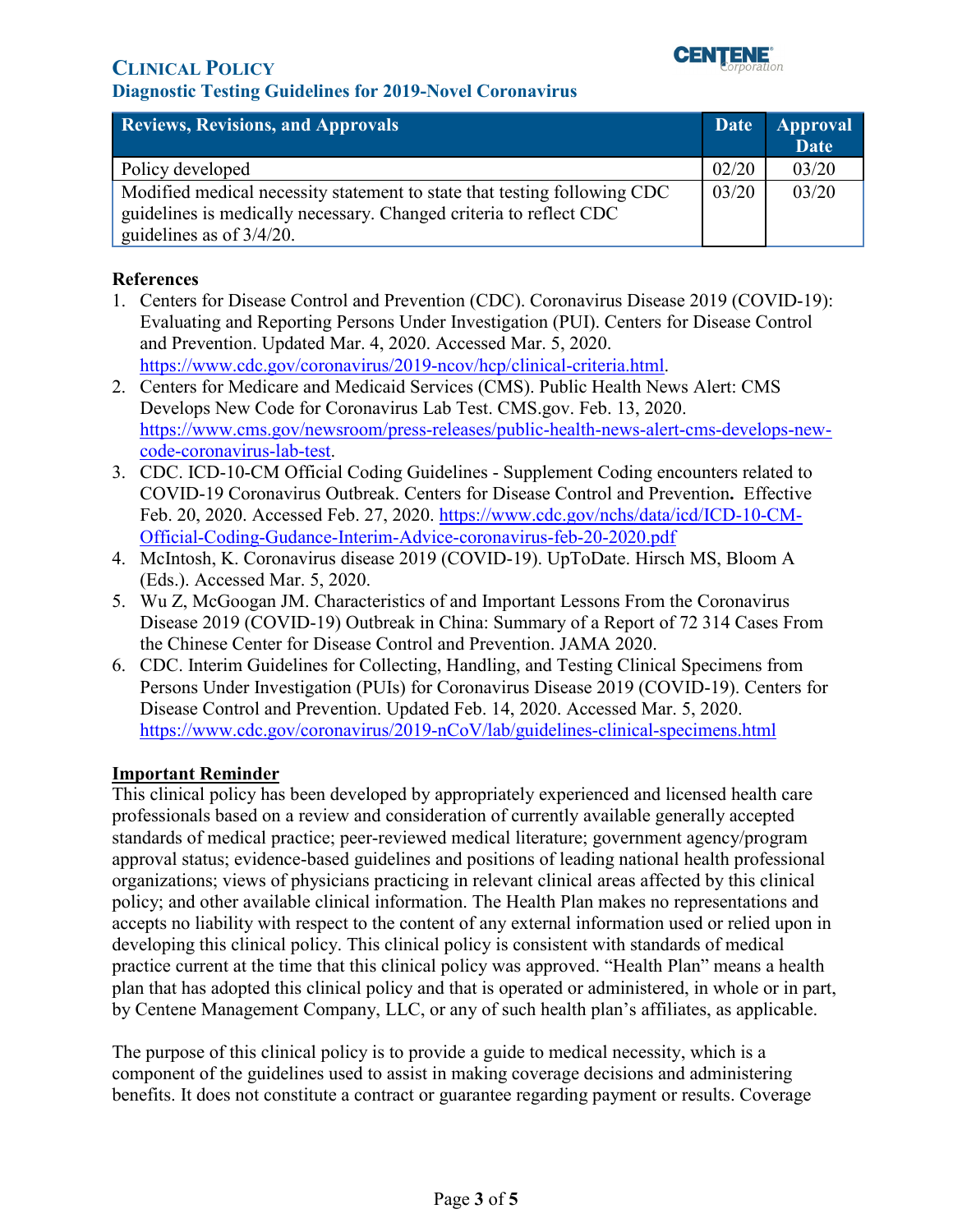

### **CLINICAL POLICY Diagnostic Testing Guidelines for 2019-Novel Coronavirus**

decisions and the administration of benefits are subject to all terms, conditions, exclusions and limitations of the coverage documents (e.g., evidence of coverage, certificate of coverage, policy, contract of insurance, etc.), as well as to state and federal requirements and applicable Health Plan-level administrative policies and procedures.

 applicable legal and regulatory requirements relating to provider notification. If there is a This clinical policy is effective as of the date determined by the Health Plan. The date of posting may not be the effective date of this clinical policy. This clinical policy may be subject to discrepancy between the effective date of this clinical policy and any applicable legal or regulatory requirement, the requirements of law and regulation shall govern. The Health Plan retains the right to change, amend or withdraw this clinical policy, and additional clinical policies may be developed and adopted as needed, at any time.

 This clinical policy does not constitute medical advice, medical treatment or medical care. It is not intended to dictate to providers how to practice medicine. Providers are expected to exercise professional medical judgment in providing the most appropriate care, and are solely responsible for the medical advice and treatment of members. This clinical policy is not intended to recommend treatment for members. Members should consult with their treating physician in connection with diagnosis and treatment decisions.

Providers referred to in this clinical policy are independent contractors who exercise independent judgment and over whom the Health Plan has no control or right of control. Providers are not agents or employees of the Health Plan.

This clinical policy is the property of the Health Plan. Unauthorized copying, use, and distribution of this clinical policy or any information contained herein are strictly prohibited. Providers, members and their representatives are bound to the terms and conditions expressed herein through the terms of their contracts. Where no such contract exists, providers, members and their representatives agree to be bound by such terms and conditions by providing services to members and/or submitting claims for payment for such services.

**Note: For Medicaid members**, when state Medicaid coverage provisions conflict with the coverage provisions in this clinical policy, state Medicaid coverage provisions take precedence. Please refer to the state Medicaid manual for any coverage provisions pertaining to this clinical policy.

clinical policy. Refer to the CMS website at [http://www.cms.gov](http://www.cms.gov/) for additional information. **Note: For Medicare members,** to ensure consistency with the Medicare National Coverage Determinations (NCD) and Local Coverage Determinations (LCD), all applicable NCDs, LCDs, and Medicare Coverage Articles should be reviewed prior to applying the criteria set forth in this

 copyright law. No part of this publication may be reproduced, copied, modified, distributed, ©2018 Centene Corporation. All rights reserved. All materials are exclusively owned by Centene Corporation and are protected by United States copyright law and international displayed, stored in a retrieval system, transmitted in any form or by any means, or otherwise published without the prior written permission of Centene Corporation. You may not alter or